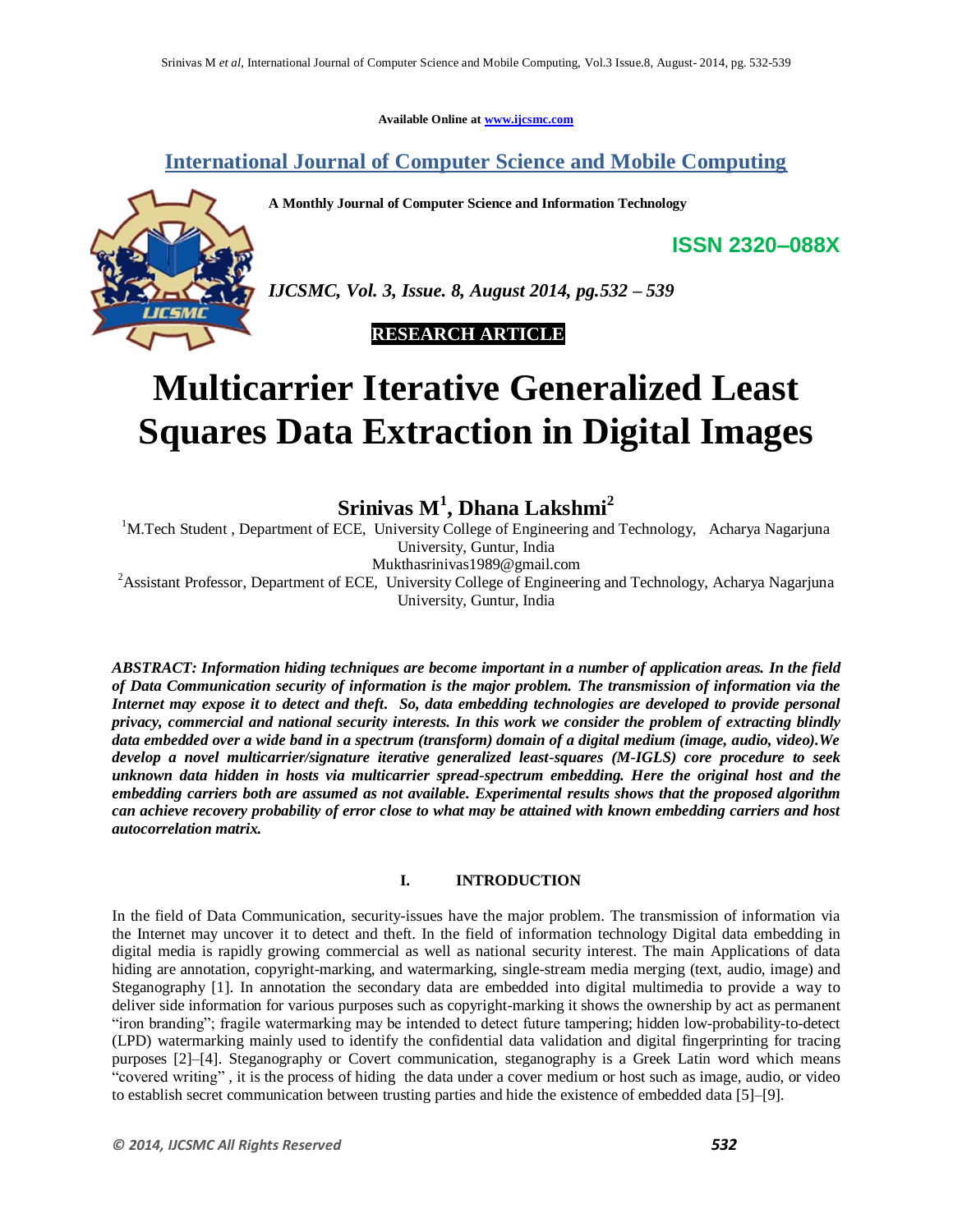This paper mainly focus on the blind recovery of secret data hidden in medium hosts via spread-spectrum (DS-SS) transform domain multicarrier/signature direct-sequence Embedding [13]–[20]. The original host and the embedding carriers (signatures or spreading sequences) both are assumed to be not known (fully blind data extraction). This blind hidden data extraction problem has also been referred to as "Watermarked content Only Attack" (WOA) in the watermarking security context [21]–[24].. In blind extraction of SS embedded data, the unknown host acts as a source of interference/disturbance to the data to be recovered and, in a way, the problem parallels blind signal separation (BSS) applications as they arise in the fields of array processing, biomedical signal processing, and codedivision multiple-access (CDMA) communication systems. Under the assumption that the embedded secret messages are independent identically distributed (i.i.d.) random sequences and independent to the cover host, independent component analysis (ICA) may be utilized to pursue hidden data extraction [24], [25]. However, ICAbased BSS algorithms are not effective in the presence of correlated signal interference as is the case in SS multimedia embedding and degrade rapidly as the dimension of the carrier (signature) decreases relative to the message size. In [19], an iterative generalized least squares (IGLS) procedure was developed to blindly recover unknown messages hidden in image hosts via SS embedding. This algorithm has low complexity and strong recovery performance. But the scheme is designed solely for single-carrier SS embedding where messages are hidden with one signature only and is not generalizable to the multicarrier case. Realistically, an embedded would favor multicarrier SS transform-domain embedding to increase security and/or payload rate. In this paper, we develop a novel multicarrier iterative generalized least squares (M-IGLS) algorithm for SS hidden data extraction for improved recovery performance, in particular for small hidden messages that pose the greatest challenge, experimental studies indicate that a few independent M-IGLS reinitializations and executions on the host can lead to hidden data recovery with probability of error close to what may be attained with known embedding carriers and known original host autocorrelation matrix. The proposed algorithm can be treated as a tool to test security robustness of SS data hiding schemes.

#### **II. EMBEDDING AND EXTRACTION OF MULTICARRIER SS**

#### *Problem Formulation:*

Let consider a hosts image  $H \in \mathcal{M}^{N_1 \times N_2}$  where M is the finite image alphabet and  $N_1 \times N_2$  is the image size in pixels. The image is partitioned into M local no overlapping blocks of size  $\frac{N_1N_2}{M}$  but without loss of generality. Each block,  $H_1, H_2, \ldots, H_M$  is to carry hidden information bits (kM bits total image payload). Here embedding is performed in a 2-D transform domain (such as the Discrete Cosine Transform (DCT) and Wavelet Transform (WT), etc.). After transform calculation and vectorization (for example by conventional zig-zag scanning), we obtain  $T(H_m) \in R^{\frac{N_1 N_2}{M}}$  m = 1,2, ..., M . From the transform domain vectors we choose a fixed subset of  $L \leq \frac{N}{L}$  $\frac{N^{1}}{M}$  coefficients (bins) to form the final host vectors  $X(m)\in R^{L}$ ,  $m = 1, 2, ..., M$ . It is common and appropriate to avoid the dc coefficient (if applicable) due to high perceptual sensitivity in changes of the dc value. For our developments the autocorrelation matrix of the host data X is an important statistical quantity it defined as

$$
R_{\mathbf{x}} \triangleq E\{XX^T\} = \frac{1}{M} \sum_{m=1}^{M} X(m)X(m)X(m)^T
$$

Generally it is easily verified that  $R_x$  is not constant-value diagonal or "white" in field language.

#### *Multicarrier SS Embedding:*

We consider K distinct message bit sequences

 ${b_k(1), b_k(2), ..., b_k(M)}$ ,  $k = 1, 2, ..., K$ ,  ${b_k(m) \in \{\pm 1\}, m = 1, ..., M}$  and each of length M bits. The K message sequences may be to be delivered to Kdistinct corresponding recipients or they are just K portions of one large message sequence to be transmitted to one recipient. In particular, the m<sup>th</sup> bit from each of the K sequences,  $b_1(m),..., b_k(m)$ , is simultaneously hidden in the m<sup>th</sup> transform-domain host vector  $X(m)$  via additive SS embedding by means of K spreading sequences (carriers)  $s_k \in R^L$ ,  $|| s_k || = 1, k = 1, 2, ..., K$ ,

$$
y(m) = \sum_{k=1}^{k} A_k b_k(m) s_k + X(m) + n(m), m = 1, 2, ..., M,
$$
 (1)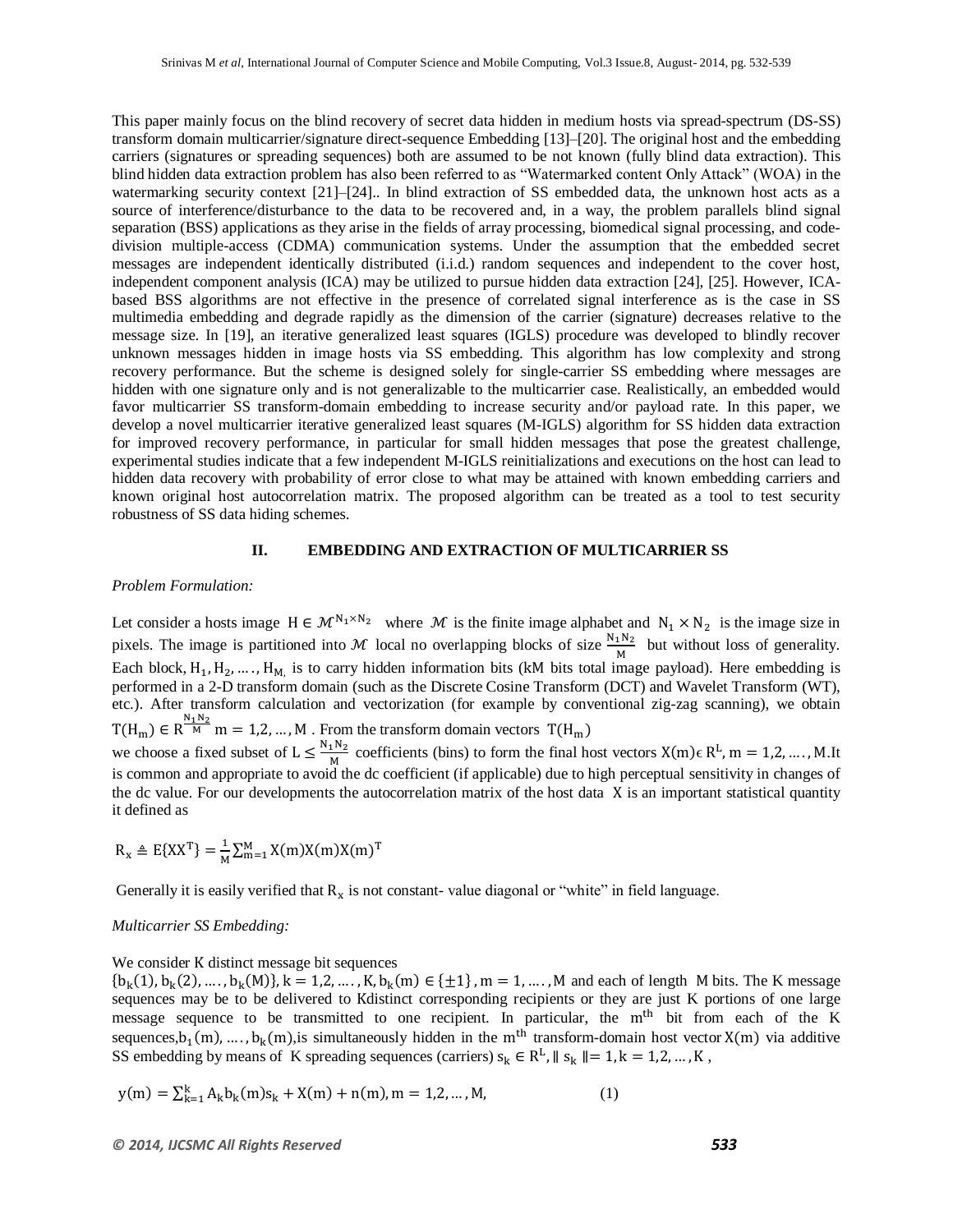With corresponding amplitudes. For the sake of generality,  $n(m)$  represents potential external white Gaussian noise1 of mean 0 and autocorrelation matrix  $\sigma_n^2 I_L$ ,  $\sigma_n^2 > 0$  It is assumed that  $b_k(m)$  behave as equi-probable binary random variables that are independent in m message bit sequence) and k (across messages). The contribution of each individual embedded message bit  $b_k$  to the composite signal is  $A_k b_k s_k$  and the block mean-squared distortion to the original host data x due to the embedded k message alone is

$$
D_k = E\{\|A_k b_k s_k\|^2\} = A_k^2, k = 1, 2, \dots, K.
$$
 (2)

Under statistical independence of messages, the block mean squared distortion of the original image due to the total, multimessage, insertion of data is

$$
D = \sum_{K=1}^k A_k^2
$$

.

The intended recipient of the th message with knowledge of the  $k<sup>th</sup>$ carrier  $s_k$  can perform embedded bit recovery by looking at the sign of the output of the minimum-mean-square-error(MMSE)filter

$$
W_{MMSE,k} = R_y^{-1} s_k
$$
  

$$
b_k^{(m)} = sgn{W_{MMSE,k}^{T} y(m)} = sgn{s_k^{T} R_y^{-1} y(m)}
$$
 (3)

Where  $R_v$  is the autocorrelation matrix of the host-plus-data plus-noise vectors

$$
R_{y} \triangleq E\{yy^{T}\} = R_{x} + \sum_{k=1}^{K} A_{k}^{2} s_{k} s_{k}^{T} + \sigma_{n}^{2} I_{L}
$$
\n(4)

The autocorrelation matrix  $R<sub>v</sub>$  can be estimated by sample averaging over the set of M received vectors

$$
\{y(m)\}M_{m=1,}R_{y} = \frac{1}{M}\sum_{m=1}^{M}y(m)y(m)^{T}
$$

Using  $R_v^{\wedge}$  in (3) in place of  $R_v$ , we obtain what is known as the sample-matrix-inversion MMSE (SMI-MMSE) detector implementation [25].

#### *Formulation of the Extraction Problem:*

From a given host image to blindly extract spread-spectrum embedded data, first the analyst needs convert the host to observation vectors of the form of  $y(m)$ ,  $m = 1, 2, \dots, M$  in (1). This requires knowledge of partition, transform domain, subset of coefficients, and number of carriers used by the embedder. The host image partition (and block size  $\frac{N}{2}$  $\frac{1^{14}2}{M}$  in our notation) may be estimated by neighboring- pixels difference techniques as in [27]. Regarding the subset of coefficients used in embedding, the conservative approach is to assume that all coefficients are used, except may be the dc value, and set accordingly. Finally, determination of the transform domain used in embedding seems to be a hurdle not yet tackled by current research. The natural approach would be to consider individually and exhaustively one transform at a time starting from the most common (for example, 2D-DCT, common wavelet transforms, and so on). This paper focus the technical presentation solely after the point that the analyst obtains transform-domain observations in the form of in y(m) (1), upon performing appropriate image parted3rd3dsw2sw2ition and transform calculation. We denote the combined "disturbance" to the hidden data (host plus noise) by partition and transform calculation. We denote the combined "disturbance" to the hidden data (host plus hoise) by the contract of the contract of the contract of the contract of the contract of the contract of the contract of the contract of the contract of the contract of the contract of the contract of the contract of

 $z(m) \triangleq X(m) + n(m)$  and rewrite SS embedding by (1) as

$$
y(m) = \sum_{k=1}^{K} A_k b_k(m) s_k + z(m), m = 1, ..., M,
$$
 (5)

Where  $z(m)$  is modeled as a sequence of zero-mean (without loss of generality) vectors with autocovariancematrix

$$
R_{z} = E\{zz^{T}\} = R_{x} + \sigma_{n}^{2}I. \text{ Let } V_{k} \triangleq A_{k}S_{k} \in R^{L}, k = 1, \dots, K
$$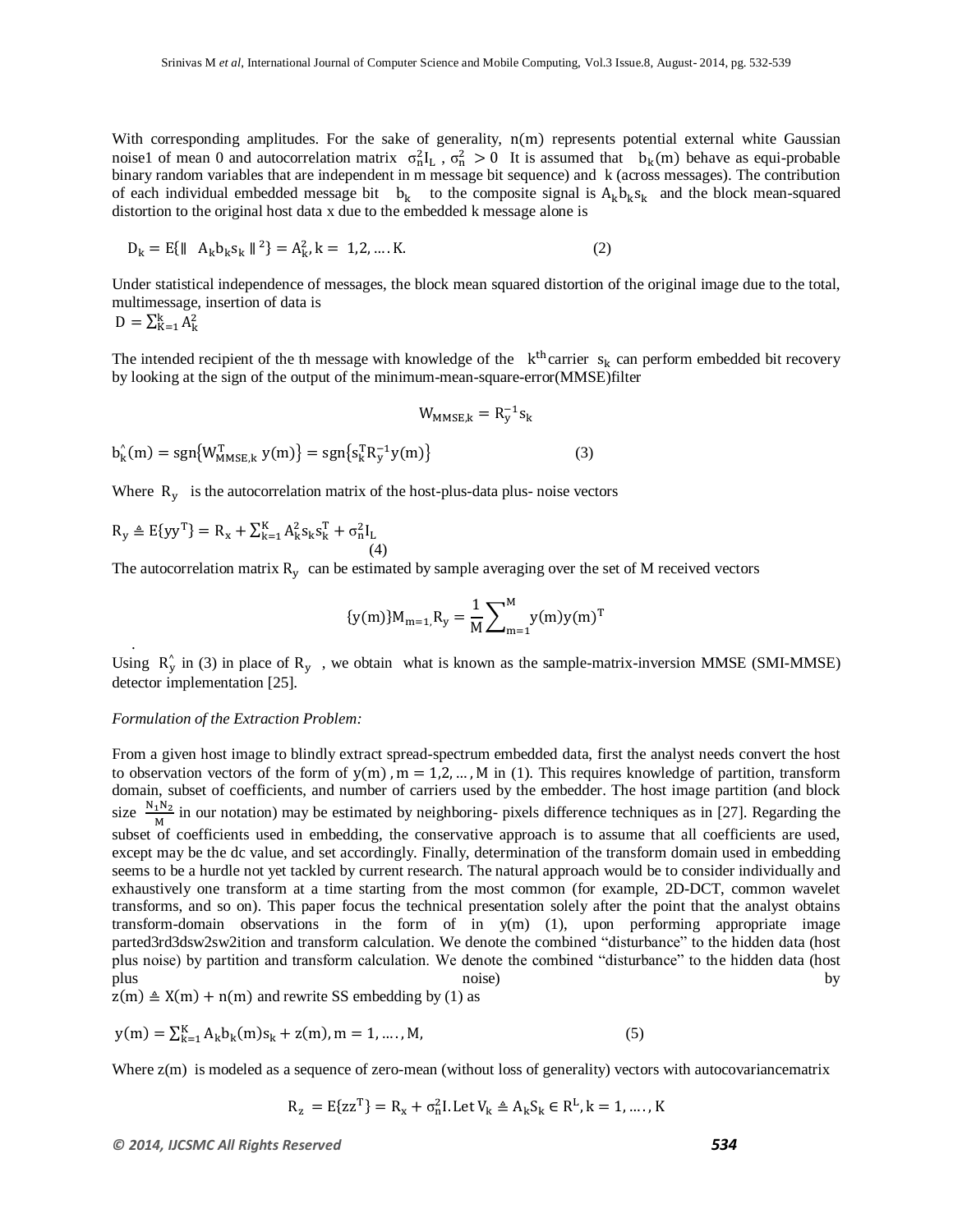be the amplitude-including embedding carriers. Then, we can further reformulate SS embedding as

$$
y(m) = \sum_{k=1}^{K} b_k(m)V_k + z(m) \quad (6)
$$
  
=  $Vb(m) + z(m), m = 1, ..., M, (7)$ 

where

 $V \triangleq \left[V_{1} \dots V_{K}\right] \in \mathbb{R}^{L \times K}$  is the amplitude-including carrier matrix and

 $b(m) \in {\pm 1}^{K \times u}$  is the vector of bits embedded in the m<sup>th</sup> host block. For notational simplicity, we can write the whole observation data in the form of one matrix

$$
Y = VB + Z \tag{8}
$$

Where

$$
Y \triangleq [y(1) y(2) ... y(M)] \in R^{L \times M}, B \triangleq [b(1) b(2) ... b(M)] \in \{\pm 1\}^{K \times M}
$$

and

,

$$
Z \triangleq [z(1) z(2) \dots z(M)] \in R^{L \times M}
$$

Our main objective is to blindly extract the unknown hidden data B from the observation matrix Y without prior knowledge of the embedding carriers  $s_k$  and amplitudes  $A_k$   $k = 1, ..., K$ , in  $V = [A_1 s_1, ..., A_K s_K]$  or the host medium itself  $X(1), \ldots, X(M)$  in

$$
Z = [X(1) + n(1), \dots, X(M) + n(M)]
$$

#### **III. EXTRACTION OF HIDDEN DATA**

If Z were to be modeled as Gaussian distributed, the joint maximum-likelihood (ML) estimator of and decoder of V and decoder of B would be

$$
\widehat{V}, \widehat{B} = \arg\min_{\substack{B \in \{\pm 1\}^{K \times M} \\ V \in R^{L \times K}}} \| R_Z^{-\tfrac{1}{2}} (Y - VB) \|_F^2
$$

Where multiplication by  $R_{7}^{-\frac{1}{2}}$  can be interpreted as prewhitening of the compound observation data. If Gaussianity of Z is not to be invoked, then (9) can be simply referred to as the joint generalized least-squares (GLS) solution2 of V and B .The global GLS-optimal message matrix  $\hat{B}$  in (9) can be computed independently of  $\hat{V}$  by exhaustive search over all possible choices under the criterion function

$$
\parallel R_Z^{-\tfrac{1}{2}} Y P \perp B \parallel_F^2
$$

 $\widehat{B} = \arg \min_{B \in \{\pm 1\}^{K \times M}} \| R_{Z}^{-\frac{1}{2}} YP \perp B \|_{F}^{2}$  (10) Where  $P \perp B \triangleq I - B^{T} (BB^{T})^{-1}B$ 

#### *Multicarrier Iterative Generalized Least-Squares*

#### *Data Extraction:*

Unacceptable and attempt to reach a quality approximation of the solution of (10) (or (9), to that Respect) by alternating generalized least-squares estimates of V and B, iteratively, as described below. Pretend B is known.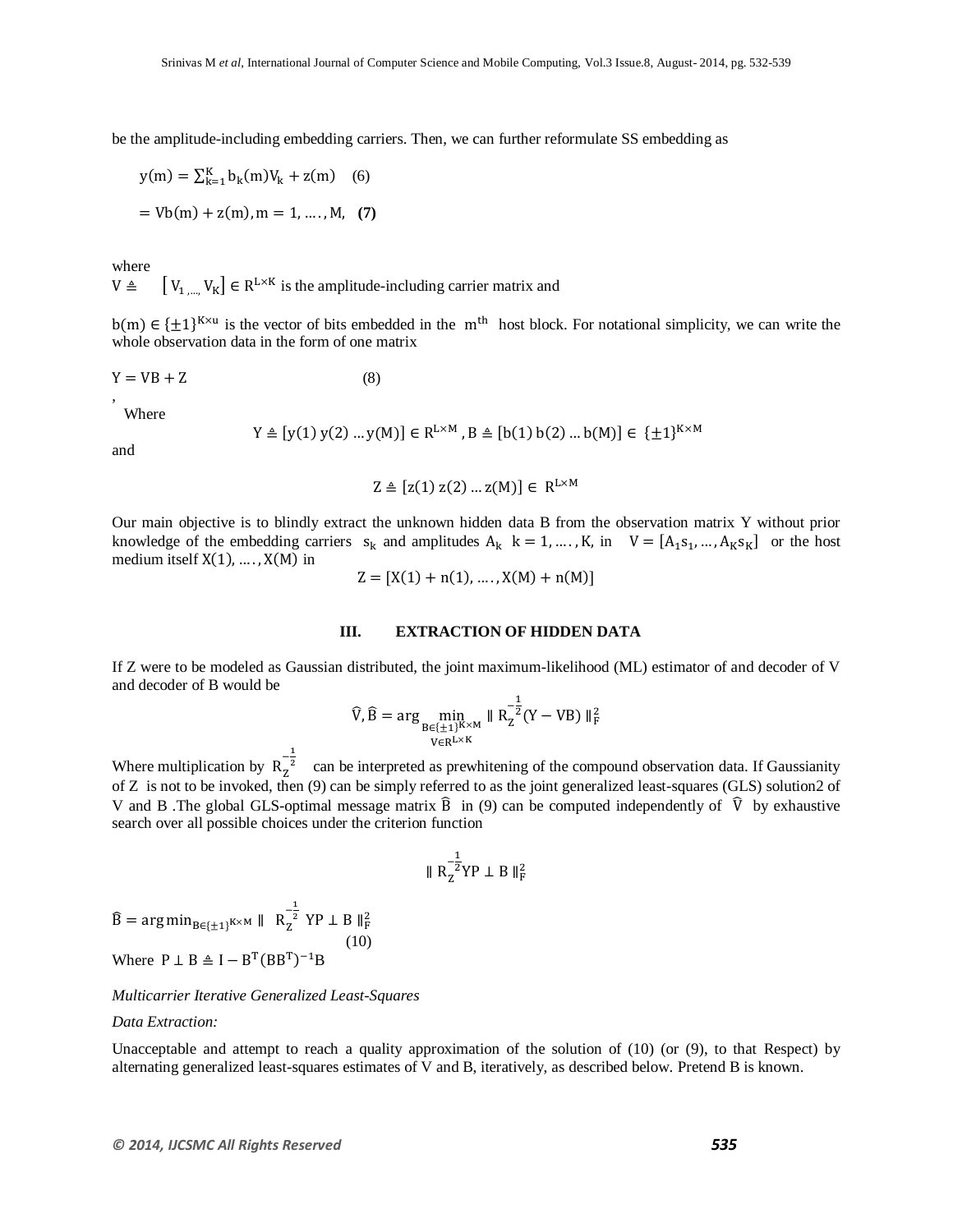The generalized least-squares estimate of V is

$$
\widehat{V}_{GLS} = \arg\min_{V \in R^{L \times K}} \| R_Z^{-\frac{1}{2}} (Y - VB \|_{F}^2)
$$
  
= YB<sup>T</sup> (BB<sup>T</sup>)<sup>-1</sup> (11)

Pretend, in turn, that is V is known. Then, the least-squares estimate of B over the real field is

$$
\widehat{B}_{\text{GLS}}^{\text{real}} = \arg \min_{B \in \mathbb{R}^{K \times M}} \| R_Z^{-\frac{1}{2}} (Y - VB) \|_F^2
$$
  
=  $(V^{\text{T}} R_Z^{-1} V)^{-1} V^{\text{T}} R_Z^{-1} Y$  (12)

Observing that

$$
(\mathbf{V}^{\mathrm{T}} \mathbf{R}_{\mathrm{Z}}^{-1} \mathbf{V})^{-1} \mathbf{V}^{\mathrm{T}} \mathbf{R}_{\mathrm{Z}}^{-1} = (\mathbf{V}^{\mathrm{T}} \mathbf{R}_{\mathrm{y}}^{-1} \mathbf{V})^{-1} \mathbf{V}^{\mathrm{T}} \mathbf{R}_{\mathrm{y}}^{-1}
$$
(13)

We rewrite

$$
\widehat{\mathbf{B}}_{\text{GLS}}^{\text{real}} = (\mathbf{V}^{\text{T}} \mathbf{R}_{\text{y}}^{-1} \mathbf{V})^{-1} \mathbf{V}^{\text{T}} \mathbf{R}_{\text{y}}^{-1} \mathbf{Y}
$$

and suggest the approximate binary message solution

$$
\widehat{B}_{GLS}^{\text{real}} \widehat{V}_{GLS} = \arg \min_{B \in \{\pm\}^{K \times M}} \| R_{Z}^{-\frac{1}{2}} (Y - VB \|_{F}^{2} \approx \text{sgn}\{ \left( V^{T} R_{y}^{-1} Y \right) V^{T} R_{Z}^{-1} Y \}
$$
\n(15)

The multicarrier iterative generalized least-squares (M-IGLS) procedure suggested by the two equations (11) and (15) is now straightforward. Initialize B arbitrarily and alternate iteratively between (11) and (15) to obtain at each step conditionally generalized least squares estimates of one matrix parameter given the other. Stop when convergence is observed. Notice that (15) utilizes knowledge of the autocorrelation matrix  $R_v$ , which can be estimated by sample averaging over the received data observations

$$
\widehat{\mathbf{R}}_{\mathbf{y}} = \frac{1}{\mathbf{M}} \sum_{m=1}^{\mathbf{M}} \mathbf{y}(m) \mathbf{y}(m)^{\mathrm{T}}
$$

The M-IGLS extraction algorithm Is  $O(2K^3 + 2LMK + K^2(3L + M) + L^2K$  Summarized in Table I. Superscripts denote iteration index. The computational complexity of each iteration of the M-IGLS algorithms and, experimentally, the number of iterations executed is between20 and 50 in general For the sake of mathematical accuracy, we recall that in least squares there is always a symbol sign (phase in complex domains) ambiguity when joint data extraction and carrier estimations pursued (i.e., data bits on carrier  ${\bf b}_{K \in \{\pm\}^M}$  have the same least-squares error with data bits on carrier  $s_{k=R}L_{-S_{k}K=1}$   $\kappa$ . The sign-ambiguity problem can be overcome with a few known or guessed data symbols for supervised sign correction3 . Moreover, in a multicarrier least-squares scenario as the one that we face herein, the index association remains unresolved (i.e., given a recovered (message, carrier) pair (b,s), the corresponding index  $k \in \{1, \ldots, K\}$  in (1) cannot be obtained). To the extent that the application of the work presented in this paper is to simply extract blindly the embedded bits with the least possible errors, the carrier indexing problem is not dealt with any further. Returning to the proposed data extraction algorithm, we understand that with arbitrary initialization convergence of the M-IGLS procedure described in Table I to the optimal GLS solution of (9) is not guaranteed in general. Extensive experimentation with the algorithm in Table I indicates that, for sufficiently long messages hidden by each carrier (M=4 Kbits or more, for example), satisfactory quality message decisions B can be directly obtained. However, when the message size is small, M-IGLS may very well converge to inappropriate points/solutions. The quality (generalized-least-squares fit) of the end convergence point depends heavily on the initialization point and arbitrary initialization—which at first sight is unavoidable for blind data extraction—offers little assurance that the iterative scheme will lead us to appropriate, "reliable" (close to minimal generalized least-squares fit) solutions. To that respect, re initialization and re execution of the M-IGLS procedure, say P times, is always possible. To assess which of the returned solutions, say  $\{\widehat{V}_1\widehat{B}_1\}$ , ...  $(\widehat{V}_p\widehat{B}_1)$ , has superior generalized- least-squares fit, we simply feed  $(\hat{V}_i \hat{B}_i)$  to (9) (using  $R_y$  in place of  $R_z$ ) and choose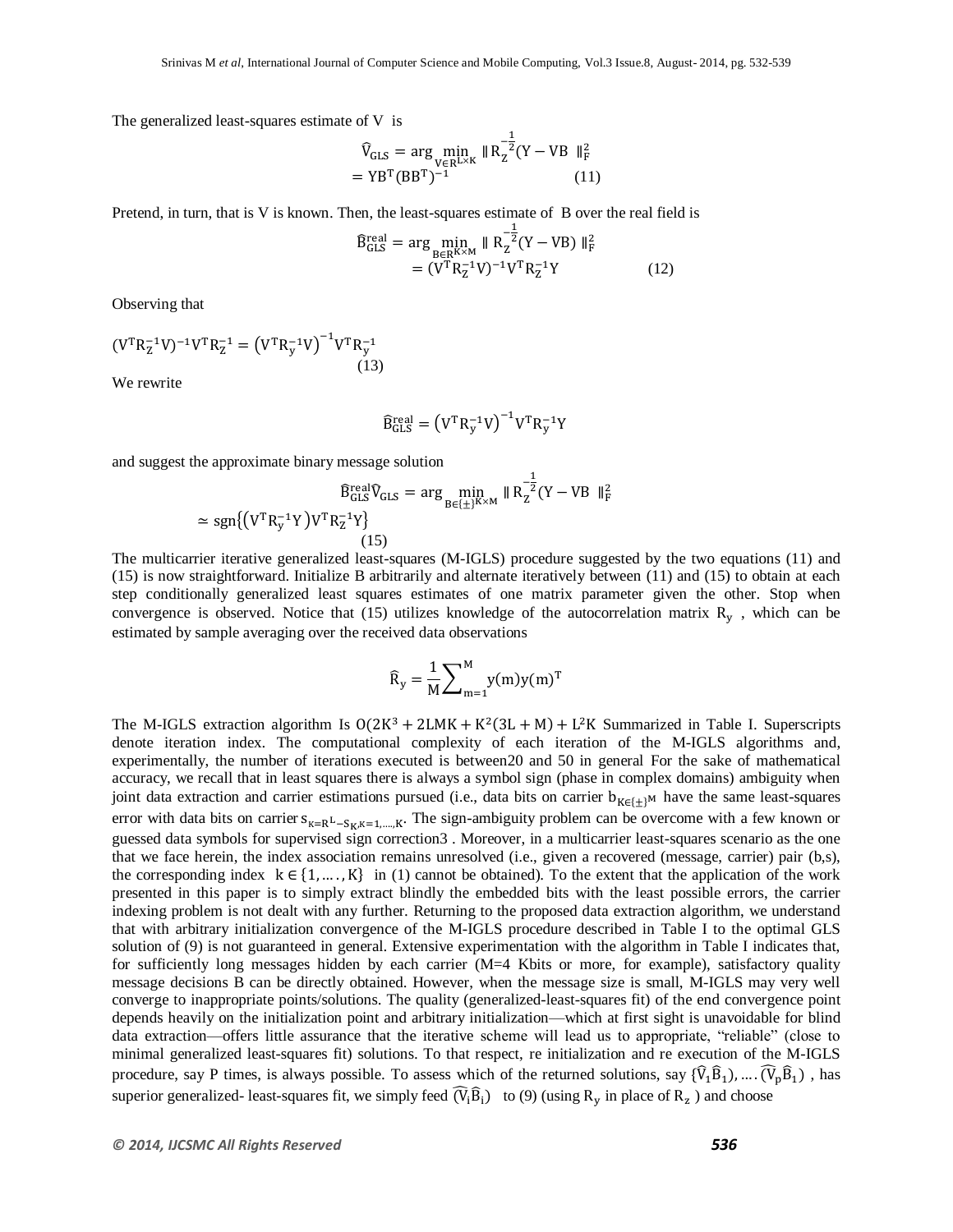$$
\widehat{V}_{final}, \widehat{B}_{final} = min_{arg} \quad \underset{(V,B)\in \{\widehat{V}_1\widehat{B}_1,\ldots, \widehat{V}_p\widehat{B}_1)\}}{\sim} \parallel R_Z^{-\frac{1}{2}}(Y - VB \parallel_F^2) \label{eq:Vfinal}
$$

The computational complexity of the P-times reinitialized M-IGLS is, of course

$$
(PD(2K^3 + 2LMK + K^2(3L + M) + L^2K))
$$

Where D represents the number of internal iterations in Table I.

,



# **IV. RESULTS**

Fig: 512\*512 Plane image



Fig: 512\*512 Plane image BER

## **V. CONCLUSION**

In this paper we considered the problem of blindly extracting unknown messages hidden in image hosts via multicarrier/signature spread-spectrum embedding In this neither the original host nor the embedding carriers are assumed available we developed a low complexity multicarrier iterative generalized least-squares (M-IGLS) core algorithm. Experimental results showed that M-IGLS can achieve probability of error rather close to what may be attained with known embedding signatures and known original host autocorrelation matrix and presents itself as an effective countermeasure to conventional SS data embedding/ hiding.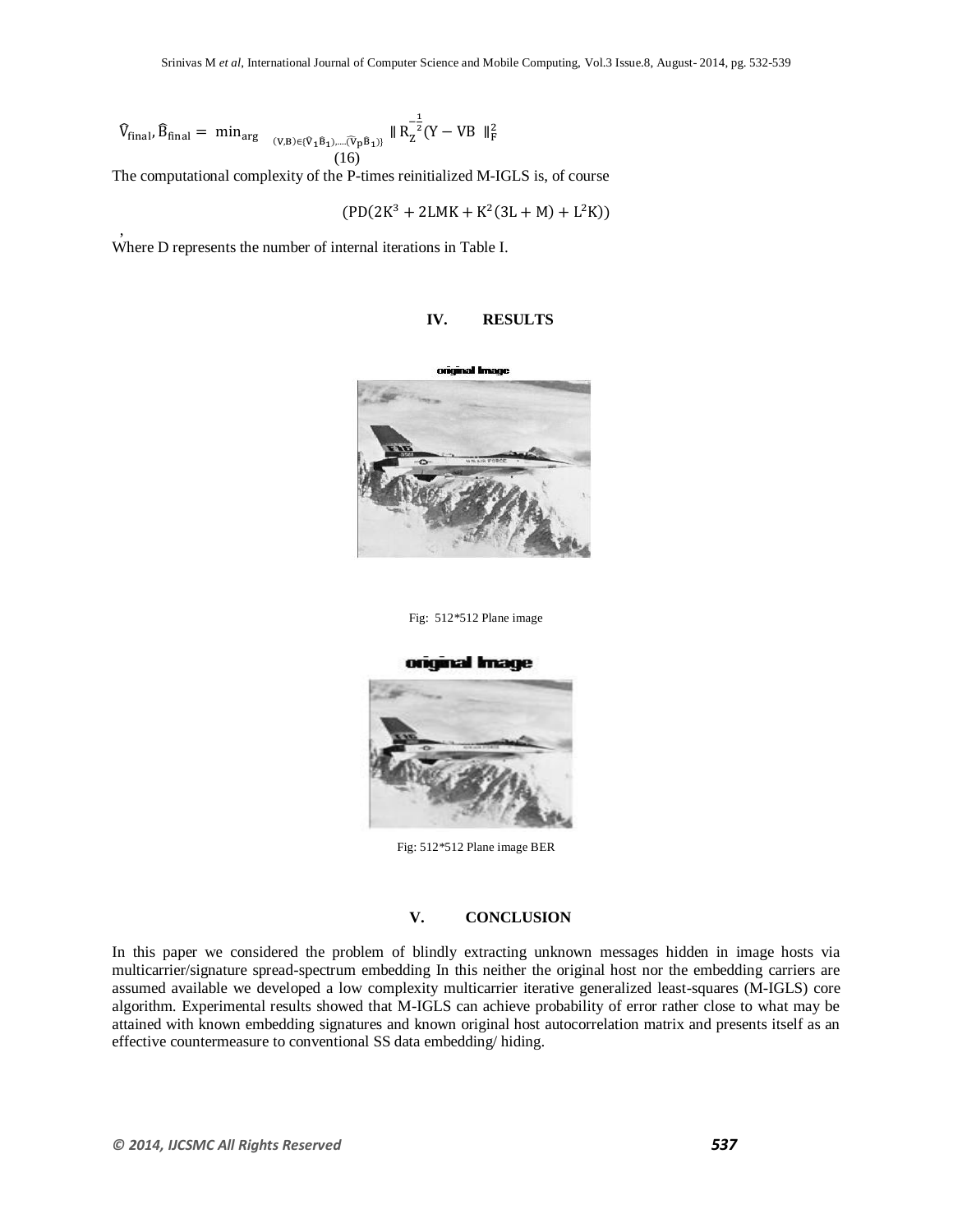

Fig: 256\*256 plane image BER

#### **REFERENCES**

[1] F. A. P. Petitcolas, R. J. Anderson, and M. G. Kuhn, "Information hiding: A survey," Proc. IEEE, Special Issue on Identification and Protection of Multimedia Information, vol. 87, no. 7, pp. 1062–1078, Jul. 1999.

[2] I. J. Cox, M. L. Miller, and J. A. Bloom, Digital Watermarking. San Francisco, CA, USA: Morgan-Kaufmann, 2002.

[3] F. Hartung and M. Kutter, "Multimedia watermarking techniques,"

Proc. IEEE, Special Issue on Identification and Protection of Multimedia Information, vol. 87, pp. 1079–1107, Jul. 1999.

[4] G. C.Langelaar, I. Setyawan, and R. L. Lagendijk, "Watermarking digital image and video data: A state-of-theart overview," IEEE Signal Process. Mag., vol. 17, no. 5, pp. 20-46, Sep. 2000.

[5] N. F. Johnson and S. Katzenbeisser, , S. Katzenbeisser and F. Petitcolas, Eds., "A survey of steganographic techniques," in Information Hiding. Norwood, MA, USA: Artech House, 2000, pp. 43-78.

[6] S. Wang and H. Wang, "Cyber warfare: Steganography vs. steganalysis," Commun. ACM, vol. 47, pp. 76–82, Oct. 2004.

[7] C. Cachin, "An information-theoretic model for steganography," in Proc. 2nd Int. Workshop on Information Hiding, Portland, OR, USA, Apr. 1998, pp. 306–318.

[8] G. J. Simmons, "The prisoner's problem and the subliminal channel," in Advances in Cryptology: Proc. CRYPTO'83, New York, NY, USA, 1984, pp. 51–67, Plenum.

[9] J. Fridrich, Steganography in Digital Media, Principles, Algorithms, and Applications. Cambridge, U.K.: Cambridge Univ. Press, 2010.

[10] Y. Wang and P. Moulin, "Perfectly secure steganography: Capacity, error exponents, and code constructions," IEEE Trans. Inf. Theory, vol. 54, no. 6, pp. 2706–2722, Jun. 2008.